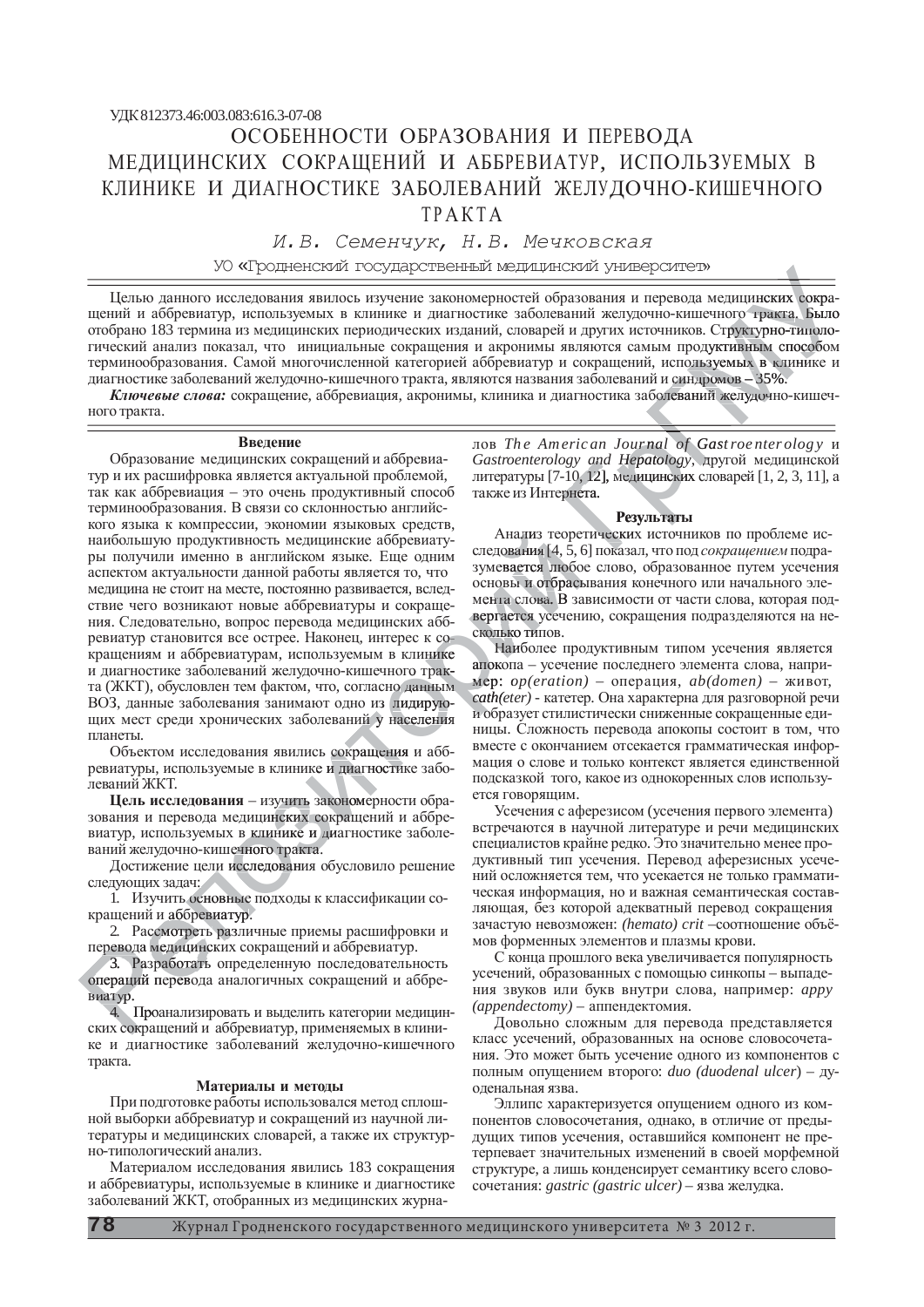*Аббревиатура* – это сокращенная форма слова или фразы. Обычно она состоит из одной буквы или группы букв, замещающих слово или фразу.

В английском языке аббревиатуры принято делить на инициальные аббревиатуры и акронимы. Инициальная аббревиатура – это сокращение слова или фразы, последовательность начальных букв, каждая из которых произносится отдельно, например: DU [di:ju:] duodenal  $ulcer$  – дуоденальная язва.

Акронимы – это аббревиатуры, которые имеют свое собственное произношение, например: AIDS [eidz] *acquired immune deficiency syndrome - СПИД. Часто* акронимы читаются как обычные английские слова, например GAVE [geiv] *gastric antral vascular ectasia* диффузная сосудистая эктазия антрального отдела желудка.

Традиционно аббревиатуры подразделяются на два больших класса — графические и лексические. Основная разница между этими двумя классами в том, что графические аббревиатуры условны, не являются самостоятельными лексическими единицами, а лексические аббревиатуры по статусу находятся на той или иной стадии приближения к знаменательным словам.

Среди графических аббревиатур различают стандартные и широко известные, но ограниченные функционально рамками полуофициальной мелицинской локументации, например: T.S.T.H. *too sick to send home* – не полностью выздоровевший для отправления из стационара домой.

Особую трудность для переводчика представляют аббревиатуры латинского происхождения. Данный класс представлен такими аббревиатурами, как а.с. *(ante cibum, before meals*) – перед едой; b.i.d. *(bis in die, twice a day)* – два раза в день; p.o. *(per os, orally)* – для приема внутрь и др

При лексикализации графической аббревиатуры у<br>появляется собственное произношение, либо алфа-<br>ное (GB [d3i:bi:] *gallbladder* – желчный пузырь), либо<br>ковое, в результате чего образуются акронимы (САТ нее появляется собственное произношение, либо алфавитное (GB [d3i:bi:] *gallbladder* – желчный пузырь), либо<br>звуковое, в результате чего образуются акронимы (CAT<br>[kxt] *computed axial tomography* – компьютерная акси-<br>альная томография). звуковое, в результате чего образуются акронимы (САТ [kxt] *computed axial tomography - компьютерная акси*альная томография).

Основными способами перевода аббревиатур и сокращений являются: *grapny* – компьют<br>перевода аббревь<br>ример GER *gastro* 

1) транслитерация, например GER gastroesophageal *reflux* – ГЭР (гастроэзофагеальный рефлюкс); имер GER<br>альный реф<br>виатуры (ак

2) заимствование аббревиатуры (акронима) в исходном виде (на иностранном языке), например Dx diagnosis  $-$  лиагноз: зофагеальны<br>аббревиату<br>нном языке),<br>атной аббрев

3) создание адекватной аббревиатуры из русских терминов, например AP alkaline phosphatase - ЩФ (щелочная фосфатаза). адекватной<br>sep AP alka<br>aзa).

Типологический анализ 183 сокращений позволил выделить следующие категории сокращений и аббревиатур, используемых в клинике и диагностике заболеваний ЖКТ: заболевания и синдромы - 35%, лабораторная диагностика – 14,75%, визуализационная диагностика – 14,2%, терапевтическое лечение - 11,47 %, анатомия и физиология ЖКТ - 8,19%, хирургическое лечение - 7,65%, симптомы и признаки заболеваний – 7,1%, прочие медицинские термины – 1,63 %. Примеры сокращений и аббревиатур по каждой из вышеперечисленных категорий представлены в табл. 1. Типологи<br>выделить сле<br>атур, использ<br>ний ЖКТ: за<br>диагностика<br>14,2%, терап aгно<mark>сти</mark>к например А<br>фосфатаза)<br>элогический<br>гь следующи<br>пользуемых oлогический

Что касается перевода аббревиатур и сокращений, то данный процесс включает в себя 2 этапа:

1. Дешифровка сокращений: выявление исходной англоязычной формы.

2. Поиск и передача эквивалентной русской формы,

Таблица 1 – Категории сокращений и аббревиатур, используемых в клинике и лиагностике заболеваний ЖКТ

| GERD gastroesophageal reflux disease<br>- гастроэзофагеальная рефлюксная<br>болезнь<br>BRBPR bright red blood per rectum -<br>ярко-красное кровотечение из прямой<br>кишки<br>FOBT fecal occult blood testing-<br>анализ кала на скрытую кровь<br>AXR abdominal X-ray - рентген<br>брюшной полости |
|----------------------------------------------------------------------------------------------------------------------------------------------------------------------------------------------------------------------------------------------------------------------------------------------------|
|                                                                                                                                                                                                                                                                                                    |
|                                                                                                                                                                                                                                                                                                    |
|                                                                                                                                                                                                                                                                                                    |
|                                                                                                                                                                                                                                                                                                    |
|                                                                                                                                                                                                                                                                                                    |
|                                                                                                                                                                                                                                                                                                    |
|                                                                                                                                                                                                                                                                                                    |
|                                                                                                                                                                                                                                                                                                    |
|                                                                                                                                                                                                                                                                                                    |
|                                                                                                                                                                                                                                                                                                    |
| VLCD very low-calorie diet - очень                                                                                                                                                                                                                                                                 |
| низкокалорийная диета (ОНКД)                                                                                                                                                                                                                                                                       |
| $ER$ endoscopic resection $-$                                                                                                                                                                                                                                                                      |
| эндоскопическая резекция                                                                                                                                                                                                                                                                           |
| GES gastroesophageal sphincter -                                                                                                                                                                                                                                                                   |
| нижний пищеводный сфинктер                                                                                                                                                                                                                                                                         |
| $PE$ physical examination $-$                                                                                                                                                                                                                                                                      |
| объективное обследование                                                                                                                                                                                                                                                                           |
| которая наиболее точно будет передавать содержание.<br>$\pi_{\sigma}$ required population of $\sigma$                                                                                                                                                                                              |

Для дешифровки отобранных нами сокращений и аббревиатур вначале использовались обычные англорусские медицинские словари Г.Н. Акжигитова и Т.Л. о найдено толь использовали<br>словари Г.Н.<br>найдено тольк<br>рях [3, 9] мож<br>цений с их пер Γ.Η. A объективное с<br>дет передавать<br>ранных нами<br>ользовались о<br>зари Г.Н. Акж овались о

Русские медицинские словари 1.11, Акжий итов Стедмана. В них было найдено только 30% слов.<br>В Интернет-словарях [3, 9] можно было най шифровку 82% сокращений с их переводом. Деш<br>ку 18% сокращений и аббревиатур можно было т В Интернет-словарях [3, 9] можно было найти расшифровку 82% сокращений с их переводом. Дешифровку 18% сокращений и аббревиатур можно было найти в толковых словарях английского языка, но не было найдено их перевода ни в одном из англо-русских словарей. Их перевод и представлял собой особую трудность. ковых словаря<br>их перевода ни<br>евод и предст<br>Ниже поэтапи<br>туры GJA-S: вод и предст

Ниже поэтапно описывается процесс поиска аббревиатуры GJA-S:

1. Поиск аббревиатуры в англо-русских словарях (и в обычных, и в медицинских). Аббревиатура не найдена. Ниже г<br>Виатуры G.<br>1. Пор<br>В обычных<br>2. Пор

2. Поиск аббревиатуры в англо-английских словарях медицинских аббревиатур (http://www.medicabbreviations.com/abbreviations/13490.html) Удалось найти расшифровку данной аббревиатуры - Gastric Juice *Aspiration Syndrome. As* (ay) - в обыч<br>rpь и 2.<br>медиц<br>ы y viation<br>фа шифр

> 3. Поиск перевода данного выражения в англо-русских словарях. Перевод не найден.

> 4. Поиск данного выражения в англоязычных источниках с помощью поисковой системы Google. Найден его синоним – Mendelson syndrome.

5. Поиск перевода данного выражения в англо-русских словарях (http://www.multitran.ru/). Перевод найден – синдром Мендельсона (отёк лёгких в результате аспирации желудочного содержимого при операционном наркозе).

На основании собственного опыта и проработанных литературных источников мы рекомендуем следующий алгоритм расшифровки и перевода медицинских аббревиатур и сокрашений:

1. Сначала заглянуть в специальные словари сокращений (например, 1) Paxton, J. Everyman's Dictionary of Abbreviations, 1995; 2) Acronyms, Initialisms and Abbreviations Dictionary / [ed. by Mary Rose Bonk], 2001; 3) Акжигитов, Г.Н. Англо-русский медико-биологический словарь сокращений, 2001; и другие). К сожалению, такие словари не являются общедоступными, поэтому чаще приходится начинать поиск сокращений со следующего шага.

2. Заглянуть в обычные англо-русские медицинские словари. В конце таких словарей имеется список сокращений. Иногда там удается найти нужную аббревиатуру.

3. Поиск аббревиатуры в on-line англо-русских ме-

дицинских словарях (например, http://www.multitran.ru/). 4. Поиск аббревиатуры в on-line словарях медицин-